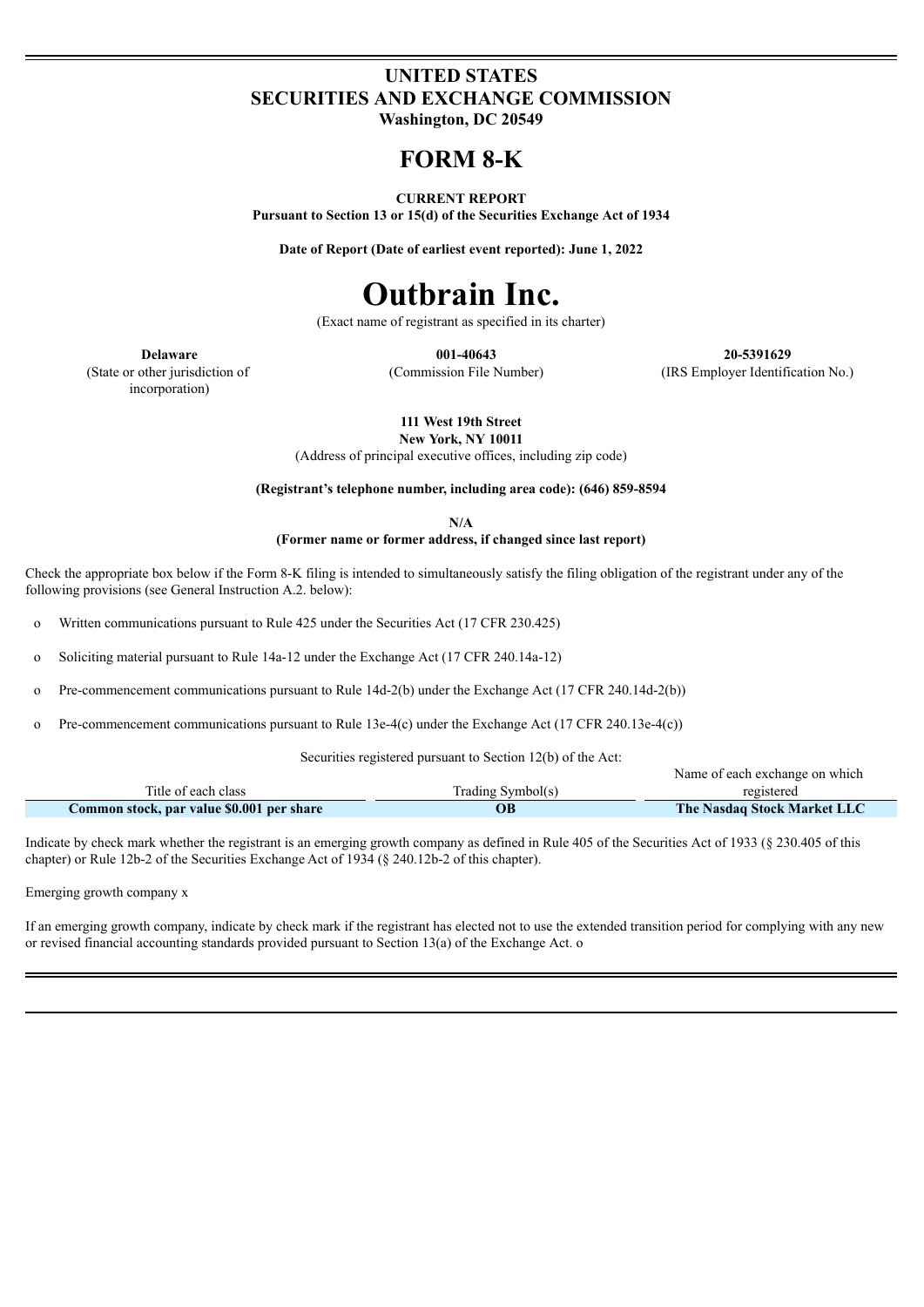#### Item 5.02 Departure of Directors or Certain Officers; Election of Directors; Appointment of Certain Officers; Compensatory Arrangements of **Certain Officers.**

#### *Resignation of Chief Financial Of icer*

On June 2, 2022, Outbrain Inc. (the "Company") announced that, on June 1, 2022, Elise Garofalo, the Company's Chief Financial Officer ("CFO") and principal accounting officer, tendered her resignation from her position with the Company effective June 30, 2022. Ms. Garofalo will remain a non-executive employee of the Company for the period July 1, 2022 through December 31, 2022 (the "Transition Period") and during this time will assume the role of special advisor to the Chief Executive Officer and new CFO with responsibilities primarily relating to the transition of her role to the new CFO. Ms. Garofalo's resignation was not a result of any disagreement on any matter relating to the Company's operations, policies or procedures. It is expected that the terms of Ms. Garofalo's employment agreement will remain in effect during the Transition Period, with the exception that her base salary will be reduced for the Transition Period and any bonus payout to which she may be entitled under the Company's 2022 annual bonus program will take into account the reduction in base salary. Any such modified terms will be set forth in an amendment to Ms. Garofalo's employment agreement, which will be disclosed in accordance with SEC rules once finalized and approved.

#### *Appointment of New Chief Financial Of icer*

On June 2, 2022, the Company also announced that the Board of Directors has appointed Jason Kiviat as CFO and the principal accounting officer of the Company effective July 1, 2022. Mr. Kiviat, 34, has worked at the Company since 2013 serving in roles of increasing responsibility within the Company's finance team, including head of corporate FP&A since 2018 with the added role of head of investor relations since 2021, and during this time has been an integral part of many of the Company's strategic milestones. There are no family relationships between Mr. Kiviat and any director, director nominee, or executive officer of the Company, and Mr. Kiviat does not have an interest in any transaction that would be reportable under Item 404(a) of Regulation S-K.

It is expected that the Company and Mr. Kiviat will enter into an employment agreement in connection with his promotion to the CFO position. The employment agreement and its terms will be disclosed in accordance with SEC rules once finalized and approved. Additionally, in connection with his appointment, Mr. Kiviat will enter into a standard indemnification agreement with the Company in the form previously approved by the Board, which is filed as Exhibit 10.1 to the Company's Form S-1/A, as amended, filed with the SEC on July 20, 2021 and is incorporated by reference herein.

#### **Item 7.01. Regulation FD Disclosure.**

On June 2, 2022, the Company issued a press release announcing the matters reported above under Item 5.02. The press release is furnished as Exhibit 99.1 to this Current Report on Form 8-K and incorporated by reference in this Item 7.01.

The information in this Item 7.01 and Exhibit 99.1 of this Current Report on Form 8-K shall not be deemed to be "filed" for purposes of Section 18 of the Securities Exchange Act of 1934, as amended (the "Exchange Act"), or otherwise subject to the liabilities of that section, nor shall it be deemed incorporated by reference in any filing made by the Company under the Securities Act of 1933, as amended, or the Exchange Act, except as shall be expressly set forth by specific reference in such a filing.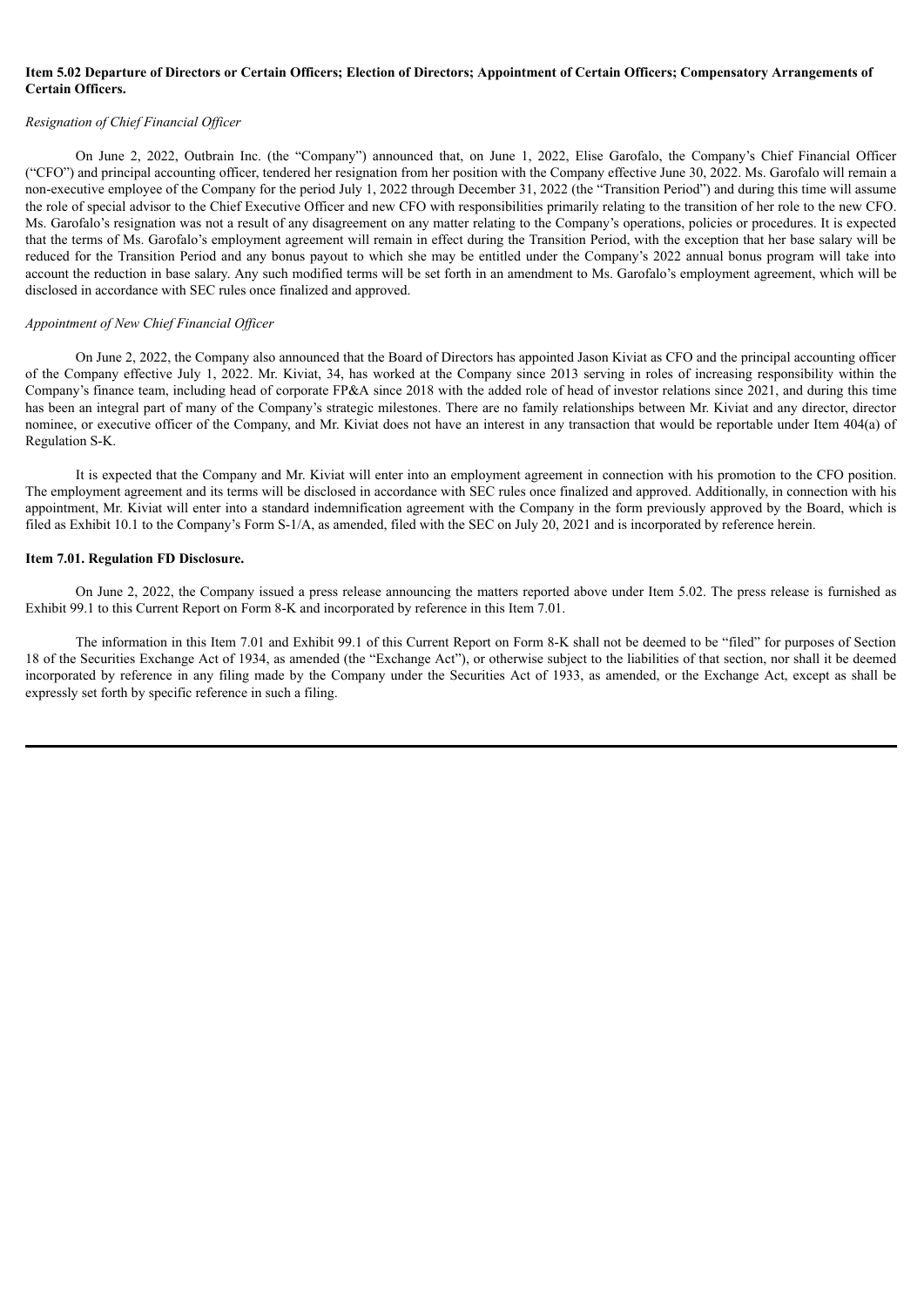# **Item 9.01. Financial Statements and Exhibits.**

(d) Exhibits.

The following exhibits are filed with this Current Report on Form 8-K:

| Exhibit No. | Description                                                                 |
|-------------|-----------------------------------------------------------------------------|
| 99.1        | Press Release, dated June 2, 2022                                           |
|             |                                                                             |
| 104         | Cover Page Interactive Data File (embedded within the Inline XBRL document) |
|             |                                                                             |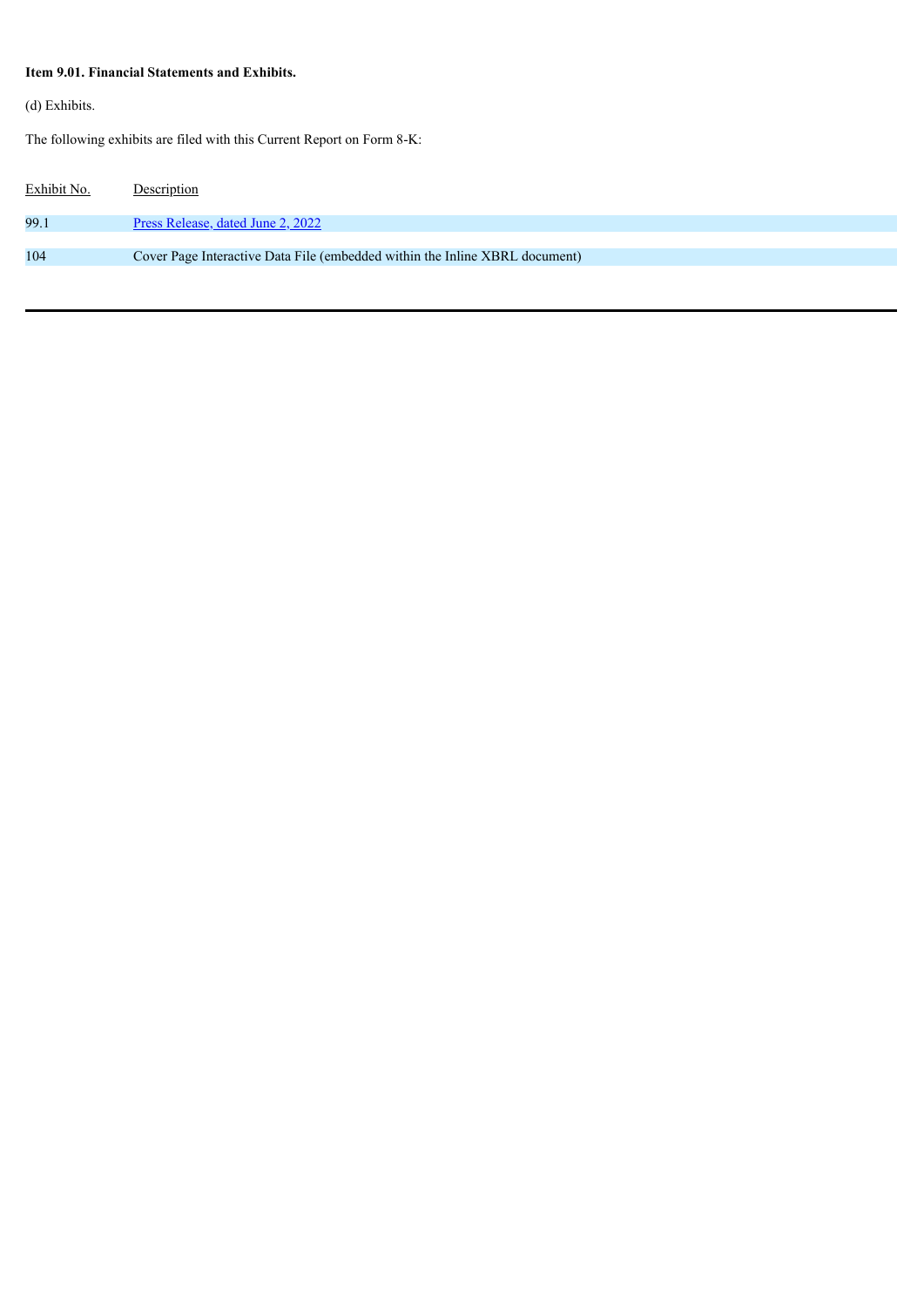## **SIGNATURES**

Pursuant to the requirements of the Securities Exchange Act of 1934, the Company has duly caused this report on Form 8-K to be signed on its behalf by the undersigned hereunto duly authorized.

## **OUTBRAIN INC.**

Date: June 2, 2022 By: /s/ David Kostman

Name: David Kostman Title: Co-Chief Executive Officer